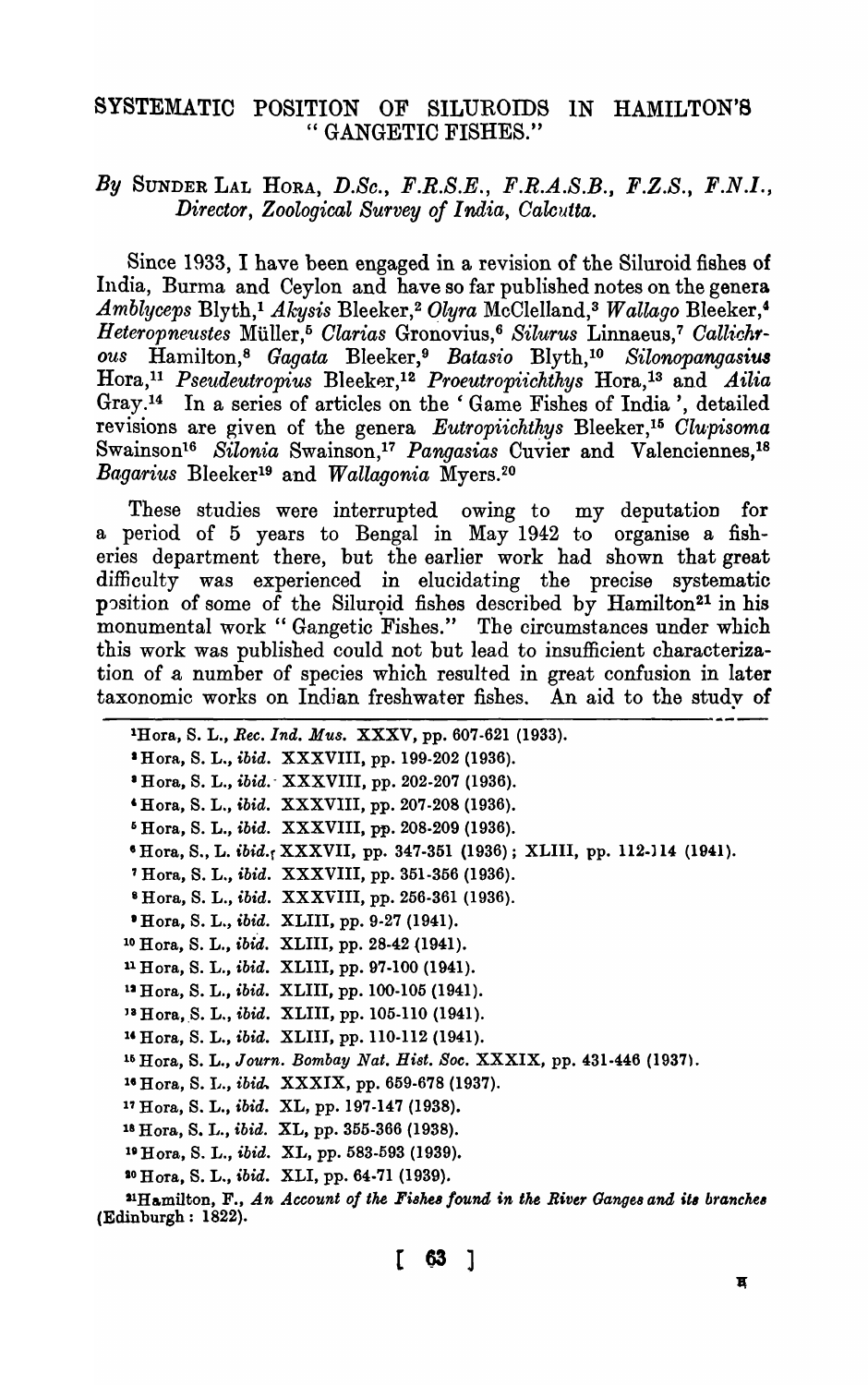Hamilton's "Gangetic Fishes" was published<sup>1</sup> to bring together all scattered data concerning this work in one place but no attempt was made to elucidate the systematic position of the various species described therein. The object of this note is to define the specific limits of the Siluroids in Hamilton's "Gangetic Fishes" and to give up-to-date references to literature in support of the views expressed herein. Indian species of some of the genera, such as *Arius* Cuvier & Valenciennes  $(=Tachysurus$  Lacépède), have not yet been revised but there appears to have been little or no confusion regarding their systematic position or specific limits.

I wish to record here my thanks to Dr. K. S. Misra in looking up records of distribution of various species and for putting up relevant literature connected therewith.

Of the 49 species of Cat-fishes (Siluroidea) described by Hamilton, 41 are found to be valid according to modern standards. The remaining eight were either based on deformities, such as *Macropteronotus jagur,*  or on variations in colour, fin rays, etc., such as *Silurus pabda, S. canio,*  S. duda, S. chechra, Pimelodus chandramara, P. botius, P. urua, etc. Of the 41 valid species, six have been relegated to the synonymy of earlier species, but it is worthy of note that Hamjlton himself had pointed out the affinities of his species to earlier known forms. For example, in describing *Macropteronotus magur (=Clarias batrachus)*, he observed :-

> " This species, if it be distinct, has the utmost affinity to the *Macropteronotus Silurus batrachus* of Bloch, (*Ichth.* Tome XI, page 34, Pl. CCCLXX, fig. 1). The fish, indeed, described by these authors differs from ours in the number of rays supporting its fins, but, owing to the thickness of the skin, no great reliance can be placed on the accuracy of this mark; and besides, these authors desoribe their fish as of an uniform brown colour, and state, that the priokle of each pectoral fin is strongly indented behind."

It will thus be seen that number of rays in the fins, colouration and nature of pectoral spines influenced Hamilton in separating his species from *Clarias batrachus*. I<sup>2</sup> have already shown the great variability of certain taxonomio characters in this species and it is no wonder that Hamilton attached some importance to them in those early days.

In the case of his *Silurus singio*, he observed :-

"This fish, if really different, is most nearly allied to the *8iluru8 /088ilis* of Blooh, *(Ichth.* Tome XI, p. 36, Pl. CCCLX, fig. 2), and La Cepede, (*Hist. des Poissons*, Tome  $\bar{V}$ , p. 74). Their fish is of a chocolate colour, its lateral lines ascend towards the shoulder; and the number of rays in its fins is somewhat different from that of the fish in Bengal. The most marked differences, however, to judge from the figure of Bloch, are, that he represents the prickles of the pectoral fins as slender, and without barbs.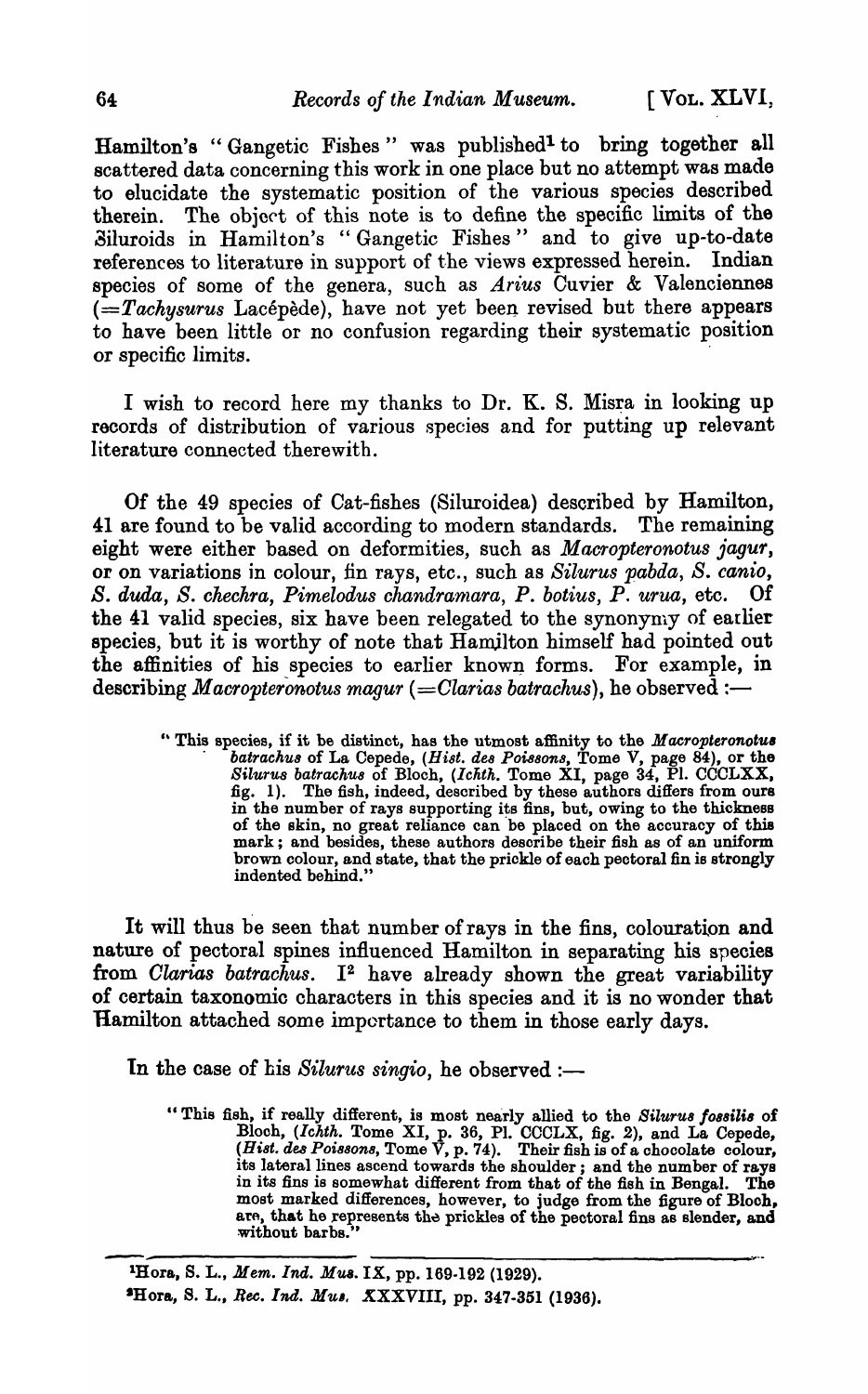This shows how incomplete description and bad delineations of earlier species influenced him to propose new species.

Similarly he pointed out very strong resemblance of his Silurus canio to S. bimaculatus of Bloch; of S. boalis to Wallago of Dr. Russell and of **Pimelodus urua to P.** atherinoides of Lacépéde. All this shows that he was a very careful worker on the systematics of fishes.

According to our present-day knowledge, Hamilton's Siluroids can be arranged in the following systematic ord $\epsilon$ r :-

Classification of Siluroids in Hamilton's "Gangetic Fishes."

Family CLARIIDAE.

1. Clarias batrachus (Linn.).

Family HETEROPNEUSTIDAE.

2. Heteropneustes fossilis (Bl.).

Family SILURIDAE.

- 3. Ompok bimaculatus (Bl.).
- 4. Ompok pabo (Ham.).
- 5. Wallagonia attu (Bl.).
- Family CHACIDAE.
	- 6. Chaca chaca (Ham.).
- Family PLOTOSIDAE.
	- 7. Plotosus canius (Ham.)
- Family SCHILBEIDAE.
	- 8. Ailia coila (Ham.).
	- 9. Clupisoma garua (Ham.).
	- 10. Eutropiichthys vacha (Ham.).
	- 11. Eutropiichthys murius (Ham.).
	- 12. Pseudeutropius atherinoides (Bl.).
	- 13. Silonia silondia (Ham.).
	- 14. Pangasius pangasius (Ham.).
- Family BAGRIDAE.
	- 15. Batasio batasio (Ham.).
	- 16. Batasio tengana (Ham.).
	- 17. Mystus vittatus (Ham.).
	- 18. Mystus gulio (Ham.).
- 19. Mystus menoda (Ham.).
- 20. Mystus cavasius (Ham.).
- 21. Mystus aor (Ham.).
- 22. Rama rama (Ham.).
- 23. Rita rita (Ham.).

**Family AMBLYCEPITIDAE.** 

- 24. Amblyceps mangois (Ham.).
- Family SISORIDAE.
	- 25. Bagarius bagarius (Ham
	- 26. Gagata cenia ((Ham.).
	- 27. Gagat gagata (Ham.).
	- 28. Gagata viridescens (Ham.).
	- 29. Gagata nangra (Ham.).
	- 30. Glyptothorax telchitta (Ham.).
	- 31. Glyptothorax caria (Ham.).
	- 32. Erethistes (?) hara (Ham.).
	- 33. Erethistes (?) conta (Ham.).
	- 34. Sisor rabdophorus (Ham.)
- Family TACHYSURIDAE.
	- 35. Batrachocephalus mino (Ham.)
	- 36. Tachysurus arius (Ham.).
	- 37. Tachysurus gagora (Ham.).
	- 38. Tachysurus jatius (Ham.).
	- 39. Tachysurus nenga (Ham.).
	- 40. Tachysurus sagor (Ham.).
	- 41. Tachysurus sona (Ham.).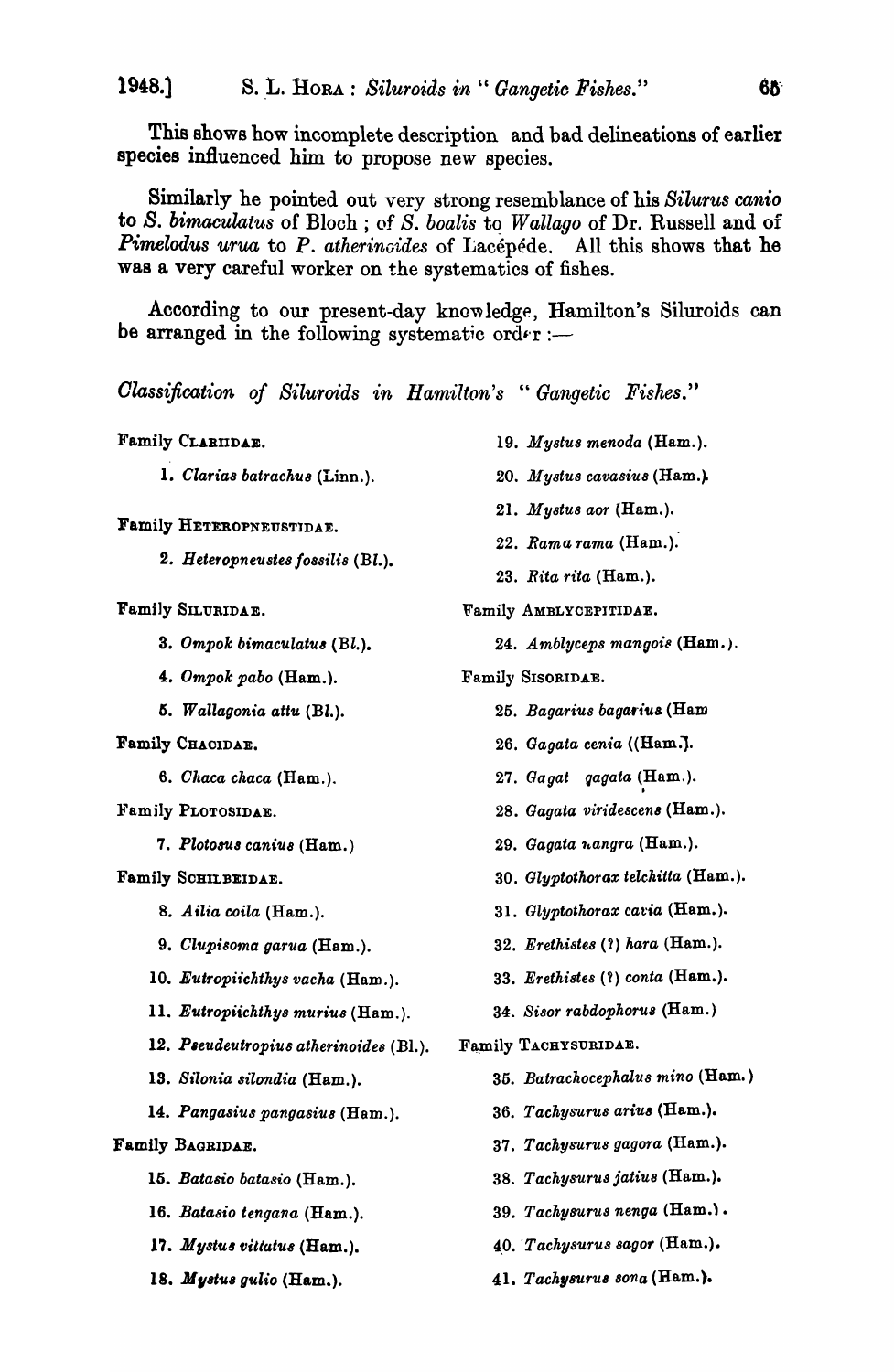| No. | Name and Reference in<br>"Gangetic Fishes."           | Locality and Local Name<br>in "Gangetic Fishes." | Locality and Local<br>Names in Original Notes.       | Current Scientific Name and<br>Reference.                                                                                                                                                                                                         | Distribution.                                                                                                         |
|-----|-------------------------------------------------------|--------------------------------------------------|------------------------------------------------------|---------------------------------------------------------------------------------------------------------------------------------------------------------------------------------------------------------------------------------------------------|-----------------------------------------------------------------------------------------------------------------------|
| I   | Platystacus chaca, p. 140,<br>pl. xxviii, fig. 43.    | North-East<br>Bengal;<br>Chaca.                  | gala; Chayka.                                        | Fluviis et stagnis Ben- Chaca chaca (Hamilton);<br>Weber & de Beaufort, Fish.<br>$Indo-Austral.$ II, p. 246,<br>fig. 99 (1913).                                                                                                                   | India, Burma, Malacca,<br>Malay Peninsula, Banka,<br>Borneo and Sumatra.                                              |
| 2   | Plotosus canius, p. 142,<br>pl. xv, fig. 44.          | Southern Bengal; Kani<br>magur.                  | Fluviis Bengala inferioris;<br>Kaanee Maagoor.       | Pletesus canius Hamilton;<br>Weber & de Beaufort, ibid.<br>II, p. 227.                                                                                                                                                                            | Ceylon, India, Burma-<br>Siam, Malaya and Indo.<br>Australian Archipelago,<br>Canton (China).                         |
| 3   | <b>Macropteronotus</b><br>jagur,<br>p. 145.           | .                                                | Jagur Lukipura.                                      | Stagnis Bengala inferioris; Clarias batrachus (Linnaeus);<br>Hora, Rec. Ind. Mus.<br>XXXVIII, p. 348 (1936).                                                                                                                                      | Ceylon, India, Burma,<br>Dutch East<br>Malaya,<br>Philippines,<br>Indies,<br>French Indo-China and<br>Hongkong.       |
|     | Macropteronotus magur,<br>p. 146, pl. xxvi, fig. 45.  | Magur                                            | Stagnis et fopis Bengala<br>inferioris in luto Post. | Ditto.                                                                                                                                                                                                                                            | Ditto.                                                                                                                |
| Ō.  | Silurus singio, p. 147, Singgi<br>pl. xxvii, fig. 46. | $\bullet$ $\bullet$                              | Stagnorum et fossarum<br>luto; Kamacha singgi.       | Heteropneustes fossilis (Bloch); Ceylon, India, Burma,<br>Hora, Rec. Ind. Mus.<br>XXXVIII, p. 208 (1936).                                                                                                                                         | Siam and Indo-China.                                                                                                  |
| 6   | <b>Silurus</b><br>pabda, p. 150, pl. xxv,<br>fig. 47. | (Callichrous) Bengal; Pabda.                     | Fluviis et stagnis Ben-<br>gala inferioris; Paebdaa  | $Omega$ bimaculatus (Bloch);<br>Ind. Mus.<br>Hora, Rec.<br>$\text{XXXVIII}$ , pp. 356-361<br>$(1936)$ . Smith $(U. S. Nat.$<br>Mus. Bull.CLXXXVIII, p.<br>337, 1945) has given valid<br>reasons for replacing Calli-<br>chrows by Ompok Lacepede. | India, Burma,<br>Ceylon,<br>Malaya, Java,<br>Siam,<br>Sumatra,<br>Borneo,<br>Chusan, Yunnan and<br>the Yangtse-Kiang. |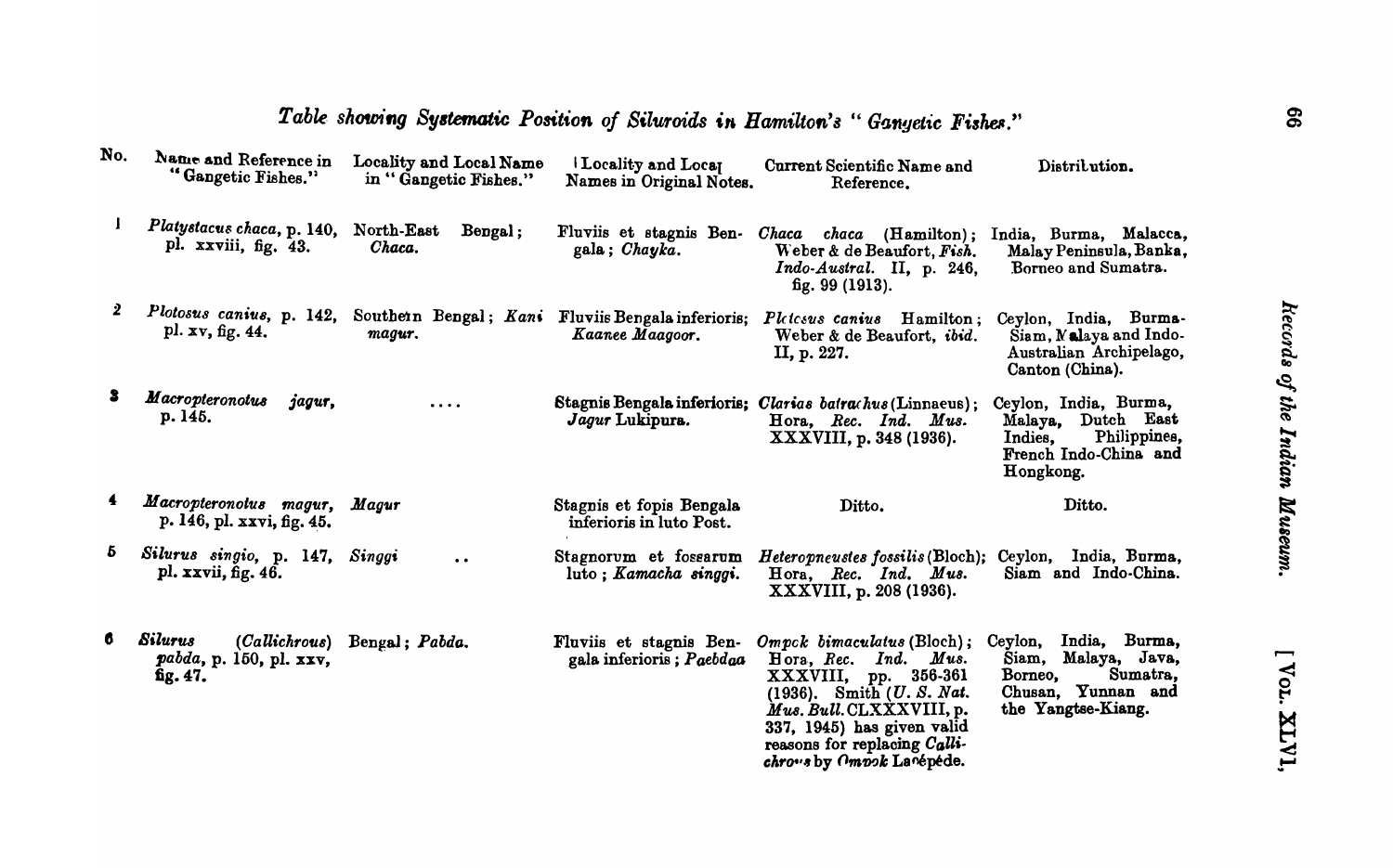| 7            | Silurus<br>canio, p. 151.                                         | pabda.                                          | (Callichrous) North-east Bengal; Kani Goalpara; stagnis Ben-<br>gala orientalis.            | Ditto.                                                                                                                                                                                              | Ditto.                                                                             |
|--------------|-------------------------------------------------------------------|-------------------------------------------------|---------------------------------------------------------------------------------------------|-----------------------------------------------------------------------------------------------------------------------------------------------------------------------------------------------------|------------------------------------------------------------------------------------|
| 8            | Silurus<br>duda, p. 152.                                          | (Callichrous) Kusi River;<br>Dudha<br>$pabda$ . |                                                                                             | Ditto.                                                                                                                                                                                              | Ditto.                                                                             |
| 9            | <b>Silurus</b><br>(Callichrous) Kusi River.<br>chechra, p. 152.   |                                                 | Mainayi.                                                                                    | Ompok bimaculatus (Bloch)                                                                                                                                                                           | Oriental Region.                                                                   |
| 10           | Silurus<br>pabo, p. 153, pl. xxii,<br>fig. $48.$                  | (Callichrous) Brahmaputra River.                | Goalpara.                                                                                   | $Omega$ pabo $(Hamilton);$<br>Hora, Rec. Ind. Mus.<br>XXXVIII, p. 361 (1936).                                                                                                                       | North-eastern India and<br>Burma.                                                  |
| $\mathbf{u}$ | <b>Silurus</b><br>boalis, p. 154, pl. xxix,<br>fig. $49.$         | (Callichrous) India; Boalis.                    | Fluviis et stagnis Ben-<br>gala inferioris; Boyali<br>Patanitala,<br>Keyali<br>and Boaclee. | $Wallagonia$ attu (Bloch);<br>${\it Mus.}$<br>Hora, Rec. Ind.<br>XXXVIII, p. 361 (1936).<br>Myers (Copeia, p. 98, 1938)<br>proposed the generic name<br>Wallagonia for W. leerii<br>and its allies. | Ceylon, India, Burma,<br>Siam, Indo-China, Java,<br>Sumatra and Western<br>Yunnan. |
| 12           | Silurus<br>garua, p. 156, pl. xxi,<br>fig. 50.                    | (Callichrous) Gangetic Provinces;<br>Garua.     | (Tista).                                                                                    | <sup>1</sup> Fluviis Bengala; Kocha <i>Clupiscma garu</i> (Hamilton); Northern India.<br>Hora, Journ. Bombay Nat.<br>Soc.<br>XXXIX,<br>$\boldsymbol{Hist.}$<br>p. 661 (1937).                       |                                                                                    |
| 13           | Malapterurus coila, p.<br>158.                                    | Bengal.                                         | Fluviis<br>aqua<br>Koila, Kajoli Kazali.                                                    | dulus; Ailia coila (Hamilton); Hora, Northern India.<br>Rec. Ind. Mus. XLIII,<br>pp. 110-112 (1941).                                                                                                |                                                                                    |
| 14           | Ageneiosus mino, p. 159. Upper part of estuaries. Sundarbon; Min. |                                                 |                                                                                             | Batrachocephalusmino(Hamil- India, Burma,<br>$ton)$ ; Smith, $U. S. Nat.$<br>Mus. Bull.CLXXXVIII.p.<br>404, fig. 90 (1945).                                                                         | Siam,<br>Java, Borneo, Sumatra<br>and Canton.                                      |
| 15           | Pimelodus silondia, p.<br>160, pl. vii, fig. 50.                  | Gangetic Estuaries.                             | Goyalpara Lukepura;<br>Šelon, Silondya vacha.                                               | Silonia silondia (Hamilton); Northern<br>Hora, Journ. Bombay<br>Nat. Hist. Soc. XL, pp. 137-<br>147 (1938).                                                                                         | India<br>and<br>Burma,<br>according to<br>Day.                                     |

1948.] S. L. Hona: Situroids in " Gangetic Fishes."

 $\mathbf{g}_7$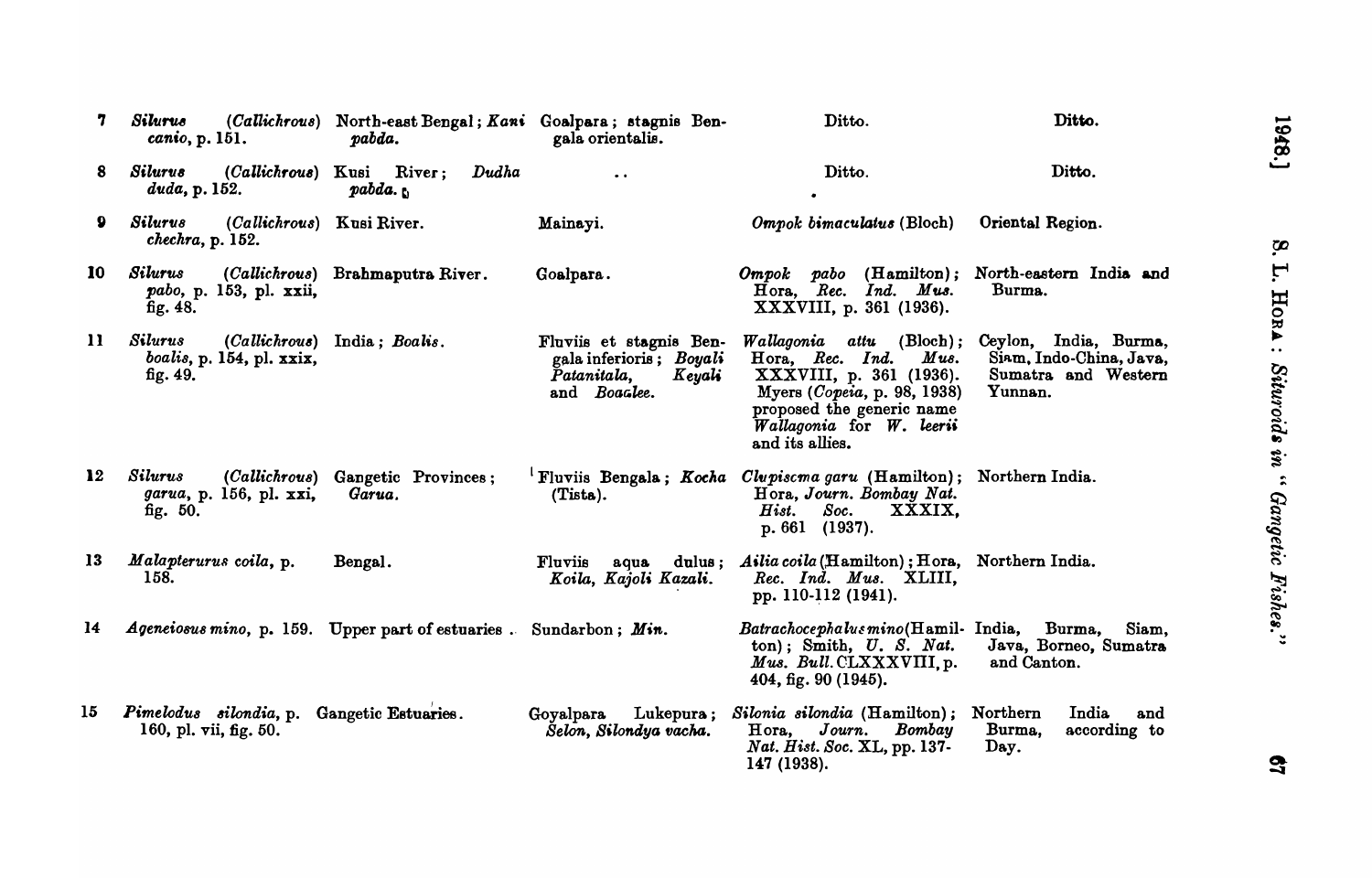| No. | Name and Roference in<br>"Gangetic Fishes."                        | Locality and Local Name<br>in "Gangetic Fishes."       | Locality and Local<br>Names in Original Notes. | Current Scientific Name and<br>Reference.                                                                                                          | Distribution.                                               |
|-----|--------------------------------------------------------------------|--------------------------------------------------------|------------------------------------------------|----------------------------------------------------------------------------------------------------------------------------------------------------|-------------------------------------------------------------|
| 16  | Pimelodus chandramara, Atreyi River.<br>p. 162.                    |                                                        | Fluvis Attrei;<br>Chang-<br>daramara.          | Rama rama (Hamilton); Hora<br>& Law, Rec. Ind. Mus.<br>XLIII, pp. 31, 32 (1941).                                                                   | Bihar<br>Northern<br>and<br>Assam.                          |
| 17  | Pimelodus<br>pangasius,<br>p. 163, pl. xxxiii, fig.<br>52.         | <b>Estuaries of Bengal.</b>                            | Pangass.                                       | Fluvisis Bengala inferioris; Pangasius pangasius (Hamil-<br>$ton)$ ; Hora, Journ. Bom-<br>bay Nat. Hist. Soc. XL,<br>pp. 355-366 (1938).           | India,<br>Burnia,<br>Siam,<br>Malaya Peninsula and<br>Java. |
| 18  | Pimelodus rita, p. 165, Estuaries of Bengal.<br>pl. xxiv, fig. 53. |                                                        | Reeta.                                         | Fluviis Bengala inferioris; Rita rita (Hamilton); Day,<br><i>Fish. India, p.</i> $454(1877)$ .                                                     | India<br>Northern<br>and<br>Burma.                          |
| 19  | Pimelodus gagora, p. 167, Estuaries of Bengal.<br>pl. x, fig. 54.  |                                                        | Ostiis Gangeticus; Gaag-<br>oraa, Loora.       | Tachysurus <sup>1</sup> gagora (Hamil-<br>ton); Smith, U. S. Nat.<br>Mus. Bull. CLXXXVIII, p.<br>409 (1945).                                       | Orissa, Bengal,<br><b>Burma</b><br>and Siam.                |
| 20  | Pimelodus sagor, p. 169                                            | Estuaries of Bengal.                                   | Ostiis Gangeticus;<br>Sagor.                   | Tachysurus sagor (Hamilton);<br>Smith, <i>ibid.</i> p. 413 (1945).                                                                                 | India, Burma, Malaya,<br>Malay Archipelgo and<br>Siam.      |
| 21  | Pimelodus arius, p. 170.                                           | Estuaries of Bengal.<br>Ari gagora.                    | Ostiis Gangeticus; Aree<br>Gagora.             | Tachysurus arius (Hamilton);<br>Day, Fish. India, p. 463<br>$(1877)$ . Described as <i>Arius</i><br><i>jatius</i> (Hamilton).                      | Bengal and Burma,<br>according to Day.                      |
| 22  | Pimelodus jatius, p. 171.                                          | Estuaries of Bengal; Jat Ostiis Gangeticus.<br>gagora. |                                                | Hemipimc'odus jatius (Hamil-Orissa,<br>$\{\text{ton}\}\;$ ; Day, ibid. p. 466<br>$(1877)$ . Described as <i>Arius</i><br><i>jatius</i> (Hamilton). | Bengal<br>and<br>Burma.                                     |

[ Vor. XLVI,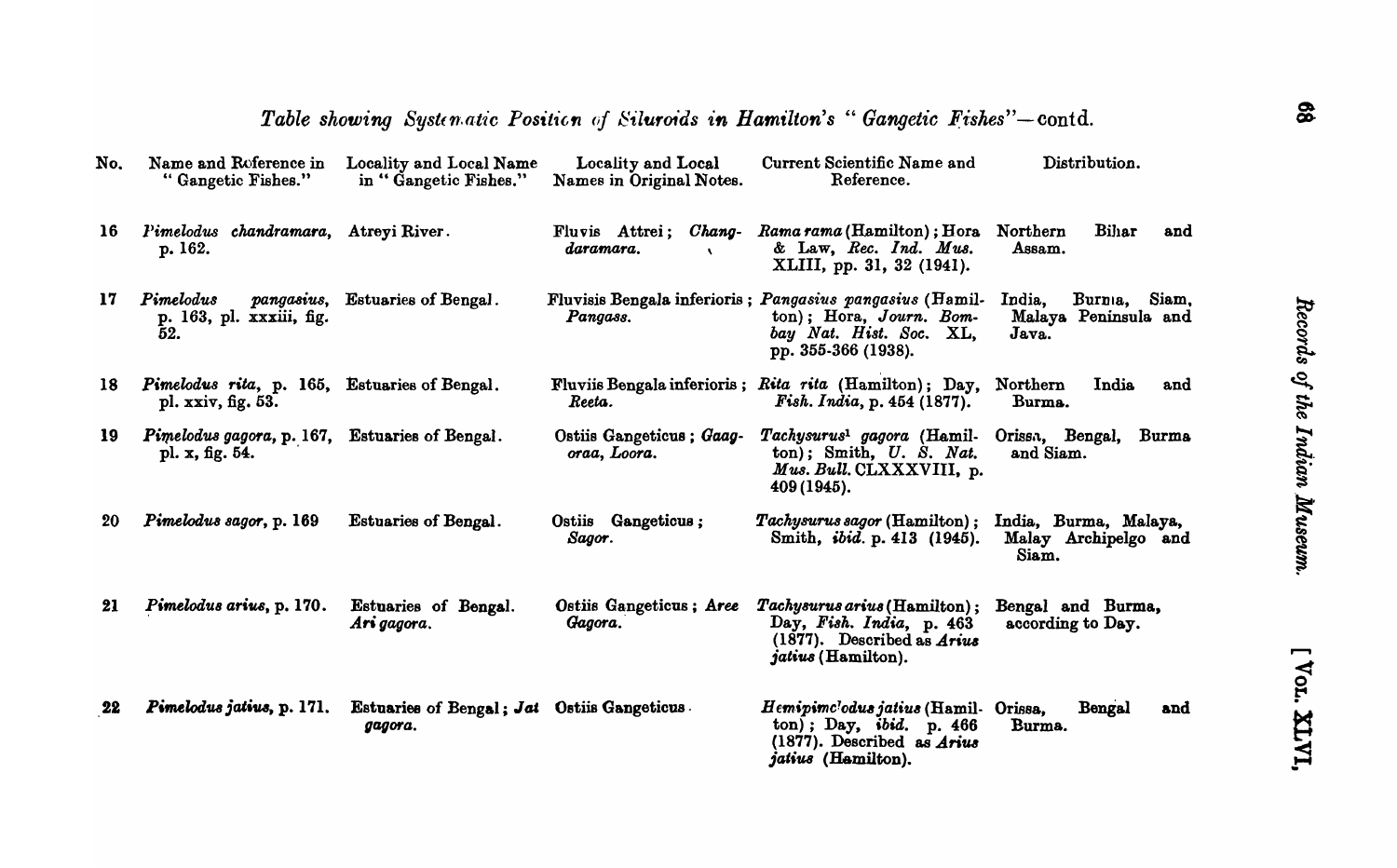| 23 | Pimelodus nenga, p. 171.                                                            | <b>Estuaries</b><br>Nenga gagora.     | of Bengal; Ostiis Gangeticus.                                        | Tachysurus nenga (Hamilton); Bengal.<br>Day, <i>ibid.</i> p. 358 (1877).<br>Described as Arius nenga<br>(Hamilton).                |                                                            |
|----|-------------------------------------------------------------------------------------|---------------------------------------|----------------------------------------------------------------------|------------------------------------------------------------------------------------------------------------------------------------|------------------------------------------------------------|
| 24 | Pimelodus sona, p. 172.                                                             | <b>Estuaries of Bengal.</b>           | Ostiis Gangeticus; Sona<br>gagora.                                   | Tachysurus sona (Hamilton); Bengal.<br>Day, <i>ibid.</i> p. 462 (1877).<br>Described as Arius sona<br>(Hamilton).                  |                                                            |
| 25 | Pimelodus<br>p. 173, pl. xi, fig. 56.                                               | <i>viridescens</i> , Northern Bengal. | Kenya-tenggora.                                                      | Fluviis Kamrupa borealis; Gagata viridescens (Hamilton);<br>Hora & Law, Rec. Ind.<br><i>Mus.</i> XLIII, p. 24 (1941).              | Santal Parganas, North-<br>ern Bengal and Assam.           |
| 26 | Pimelodus cenia, p. 174, Northern Bengal.<br>pl. xxxi, fig. 56.                     |                                       | Fluviis Bengala borealis;<br>Ram Tayngra, Kengga,<br>Kaia; Keingya.  | Gagata cenia (Hamilton);<br>Hora & Law, $ibid.$ p. 21<br>(1941).                                                                   | Northern<br>India<br>from<br>Punjab to Assam.              |
| 27 | Pimelodus rama, p. 176, Brahmaputra River.<br>pl. iii, fig. 55.                     |                                       | .                                                                    | Rama rama (Hamilton); Hora<br>& Law, <i>ibid</i> . pp. 31, 32<br>$(1941)$ . No. $16$ of this list<br>is a synonym of this species. | Bihar<br>Northern<br>and<br>Assam.                         |
| 28 | Pimelodustengana, p. 176, Brahmaputra River.<br>pl. $xxxix$ , fig. 58.              |                                       | Gualpara; Tenggara.                                                  | Batasio tengana (Hamilton);<br>Hora & Law, <i>ibid</i> . p. 36<br>(1941).                                                          | Bengal, Assam, Tenas-<br>Mergui<br>serim,<br>and<br>Perak. |
| 29 | Pimelodus urua, p. 177.                                                             | Northern Bengal.                      | Dinajpura,<br>Uruya, Badadaha.                                       | Gualpora; Pseudeutropius atherinoides<br>$(Bloch)$ ; Hora, Rec. Ind.<br>Mus. XLIII, p. 103 (1941).                                 | Throughout India, ex-<br>cluding Western Coast.            |
| 30 | Pimelodus batasio, p. 179, Tista River.<br>pl. $\overline{\text{xxiii}}$ , fig. 60. |                                       | Batasi ten-<br>Jalpegory;<br>ggora.                                  | Batasio batasio (Hamilton);<br>Hora & Law, Rec. Ind.<br><i>Mus.</i> XLIII, p. 33 (1941).                                           | Tista River<br>System,<br>Northern Bengal.                 |
| 81 | Pimelodus angius, p. 180, Bengal.<br>pl. xxix, fig. 59.                             |                                       | Fluviis orientallibus Ben-<br>gala; Angii,<br>Doya,<br>Bangs-patari. | $\it{atherinoides}$<br>Pseudeutropius<br>$(Bloch)$ ; Hora, Rec. Ind.<br>Mus. XLIII, p. 130 (1941).                                 | Throughout India, ex-<br>cluding Western Coast.            |

<sup>1</sup> No up-to-date revision of the Indian species of the genus *Tachysurus* is available, so the species are here given as recognised by Day.

69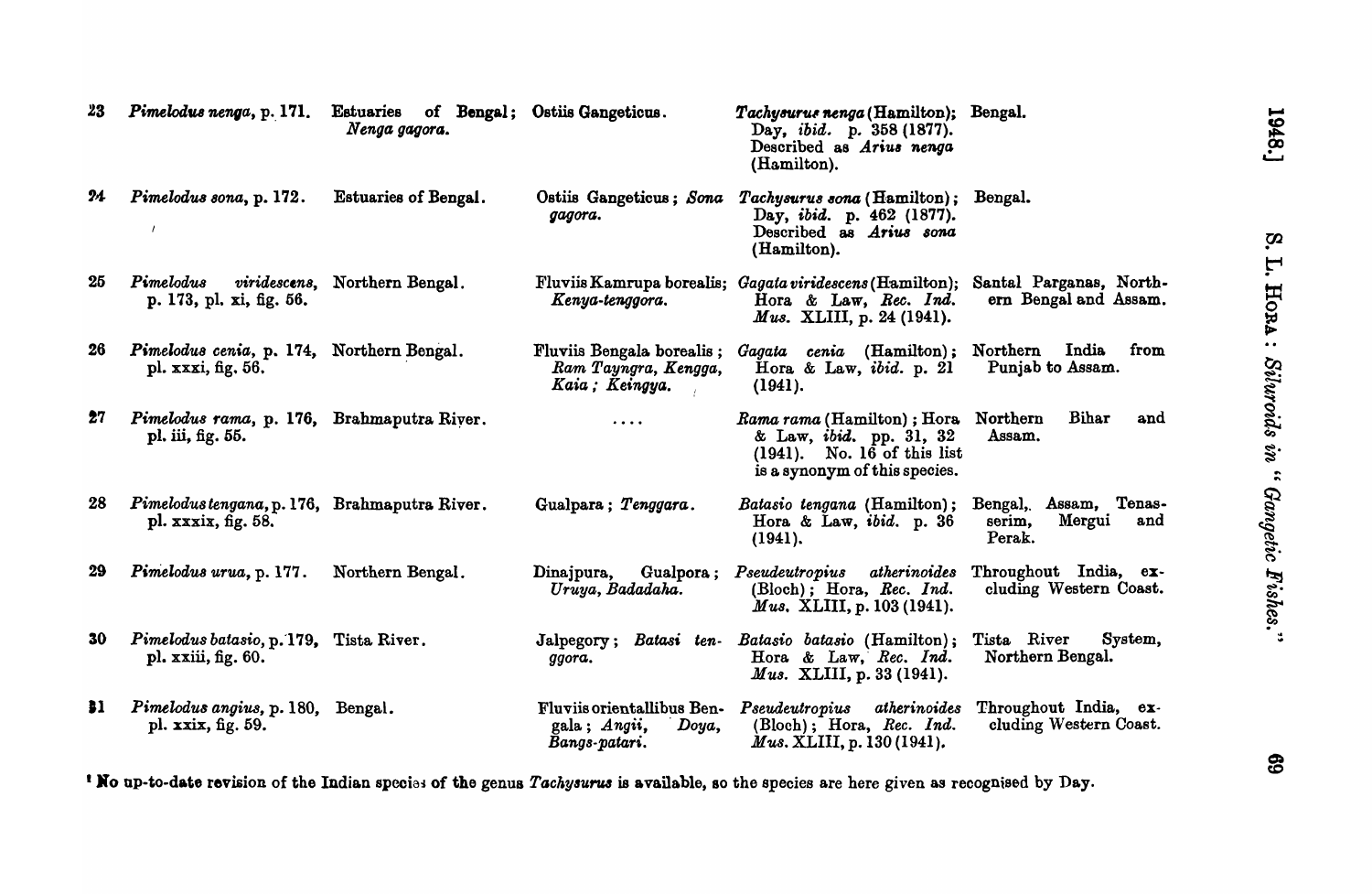|                 | Table showing Systematic Position of Siluroids in Hamilton's "Gangetic Fishes"—contd. |                                                  |                                                |                                                                                                                                                                                                                                              |                                                                         |
|-----------------|---------------------------------------------------------------------------------------|--------------------------------------------------|------------------------------------------------|----------------------------------------------------------------------------------------------------------------------------------------------------------------------------------------------------------------------------------------------|-------------------------------------------------------------------------|
| No.             | Name and Reference in<br>"Gangetic Fishes."                                           | Locality and Local Name<br>in "Gangetic Fishes." | Locality and Local<br>Names in Original Notes. | Current Scientific Name and<br>Reference.                                                                                                                                                                                                    | Distribution.                                                           |
| $32\phantom{a}$ | Pimelodus carcio, p. 181, Northern Bengal.<br>p. xxiii, fig. 60.                      |                                                  | Stagnis Bengala Borealis,<br>Kurki Tayngra.    | Mystus vittatus<br>$(Bloch)$ ;<br>Day, Fish. India, p. 448<br>$(1877)$ . Described as <i>Mac-</i><br>rones vittatus (Bloch).                                                                                                                 | Ceylon, India,<br><b>Burma</b><br>and Siam.                             |
| 33              | Pimelodustengara, p. 183, India.<br>pl. iii, fig. 61.                                 |                                                  | Stagnis Bengala inferioris;<br>Tenggara, Mosa. | Ditto.                                                                                                                                                                                                                                       | Ditto.                                                                  |
| 34              | Pimelodus telchitta, p. 185. Bengal and Behar.                                        |                                                  | $J$ ungipur,<br>Telchitta.                     | Nathpur; Glyptothorax telchitta (Hamil-<br>ton). Hora & Menon, Rec.<br>$Ind.$ Mus. XLVI, p. 57<br>(1948).                                                                                                                                    | Hills of the U. P., Bihar<br>and Bengal.                                |
| 35              | Pimelodus bagarius,<br>p.<br>186, pl. vii, fig. 62.                                   | Vaghari.                                         | Fluviis Calcutta; Bagari.                      | Bagariusbagarius(Hamilton);<br>Hora, Journ. Bombay Nat.<br>Hist. Soc. XL, p. 853-593<br>(1939).                                                                                                                                              | Burma,<br>India,<br>Siam.<br>Malay<br>Archipelago<br>and Tonkin, China. |
| 36              | Pimelodus cavia, p. 188.                                                              | Northern Bengal.                                 | Kavyateng-<br>Patgong;<br>gara.                | <i>Glyptothorax cavia</i> (Hamilton)<br>Hora & Menon, Rec. Ind.<br><i>Mus.</i> XLVI, p. 60 (1948).                                                                                                                                           | North-eastern<br>Bengal<br>and Assam.                                   |
| 37              | Pimelodus hara, p. 190.                                                               | River Kosi.                                      | Nathpur.                                       | This and the following species<br>have been referred by vari-<br>ous authors to the genus<br>Erethistes Müll. & Trosch.,<br>which appears to be a com-<br>posite genus. A revision<br>of these and allied fishes<br>will be published later. | Ditto.                                                                  |

[ Vor. XLVI,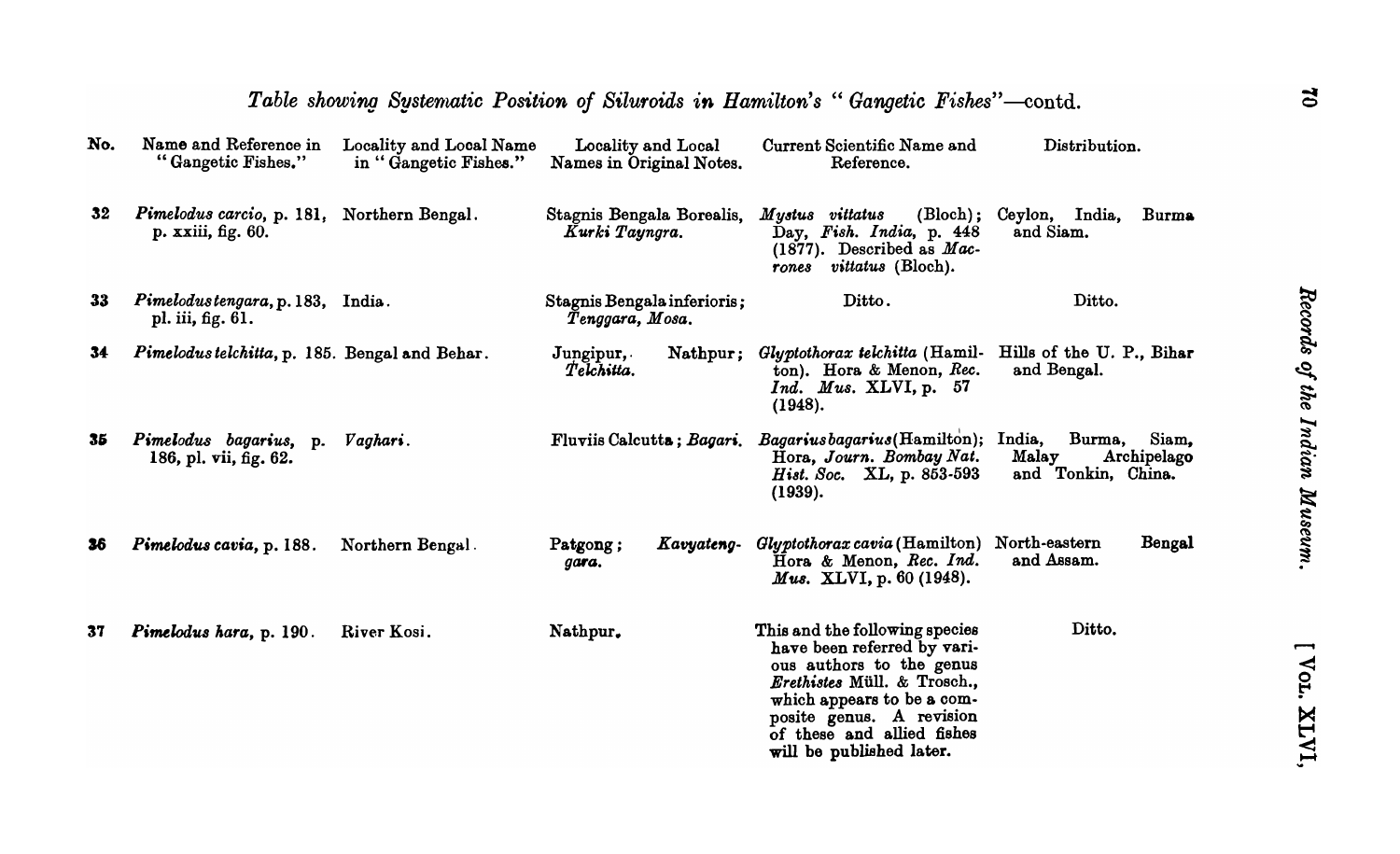| 38  | Pimelodus conta, p. 191.                                                          | Mahananda River.                                                               | Sanashygotta; Khongta.                                    | Though the precise generic<br>position of this species can-<br>not be given here in view<br>of what is stated above<br>under No. 37, there seems<br>no doubt that Day's Ere-<br>thistes elongatus represents<br>this species and his $E$ .<br>conta is probaly Hamilton's<br>$P$ , hara. | .                                                                              |
|-----|-----------------------------------------------------------------------------------|--------------------------------------------------------------------------------|-----------------------------------------------------------|------------------------------------------------------------------------------------------------------------------------------------------------------------------------------------------------------------------------------------------------------------------------------------------|--------------------------------------------------------------------------------|
| -39 | Pimelodus botius, p. 192 Northern Bengal                                          |                                                                                | Pargong, fluviis Kamrupa<br>borealis; <i>Bhot magur</i> . | Glytothorax telchitta (Hamil- Same as No. 34 above.<br>ton). Hora & Menon, Rec.<br>Ind. Mus.<br>XLVI, p. 57<br>(1948).                                                                                                                                                                   |                                                                                |
| 40  | Pinelodus nangra, p. 193, Kosi River.<br>pl. xi.                                  |                                                                                | Nathpur.                                                  | Gagata nangra (Hamilton); Hill rivers of northern<br>Hora & Law, Rec. Ind.<br><i>Mus.</i> XLIII, p. 27 (1941).                                                                                                                                                                           | India.                                                                         |
| 41  |                                                                                   | Pimelodus murius, p. 195. Mahananda River; Muri Bolahat; Muri bacha.<br>vacha. |                                                           | <i>Eutropiichthys murius</i> (Hamil-<br>$ton)$ ; Hora, Journ. Bom-<br>bay Nat. Hist. Soc. XXXIX,<br>p. $435(1937)$ .                                                                                                                                                                     | Rivers of northern India.                                                      |
| 42  | Pimelodus vacha, p. 196, Gangetic Provinces.<br>pl. xix, fig. 64.                 |                                                                                | Kaa, Ungun.                                               | Flu viis Bengala; Vacha Eutropiichtyhs vacha (Hamilton); Northern India, Burma<br>Hora, Jour. Bombay Nat.<br>Hist. Soc. XXXIX, pp.<br>431-446 (1937).                                                                                                                                    | Siam.<br>The<br>and<br>Burmese and Siamese<br>forms may be different.          |
| 43  | Pimelodus gagata, p. 196 Rivers. and<br>pl. $\overline{\text{xx}}$ xxix, fig. 65. | of Bengal.                                                                     | estuaries Chaampagaree;<br>$Go-$<br>ungraa, Gagata.       | Gagata gagata (Hamilton); Ganges, Brahmaputra and<br>$\cdot$ Hora & Law, Rec. Ind. Mus.<br>XLIII, p. 15 (1941).                                                                                                                                                                          | Irrawadi river systems.                                                        |
| 44  | Pimelodus<br>mangois,<br>p. 199.                                                  | Northern Bepar; Mang- Nathpur<br>goi,                                          |                                                           | Amblyceps mangois (Hamil-<br>$ton$ ; Hora, Rec. Ind. Mus.<br>XXXV, p. 617 (1933).                                                                                                                                                                                                        | Himalayas, Assam Hills,<br>Satpuras,<br>Burma,<br>Malay Peninsula and<br>Siam, |

948.]